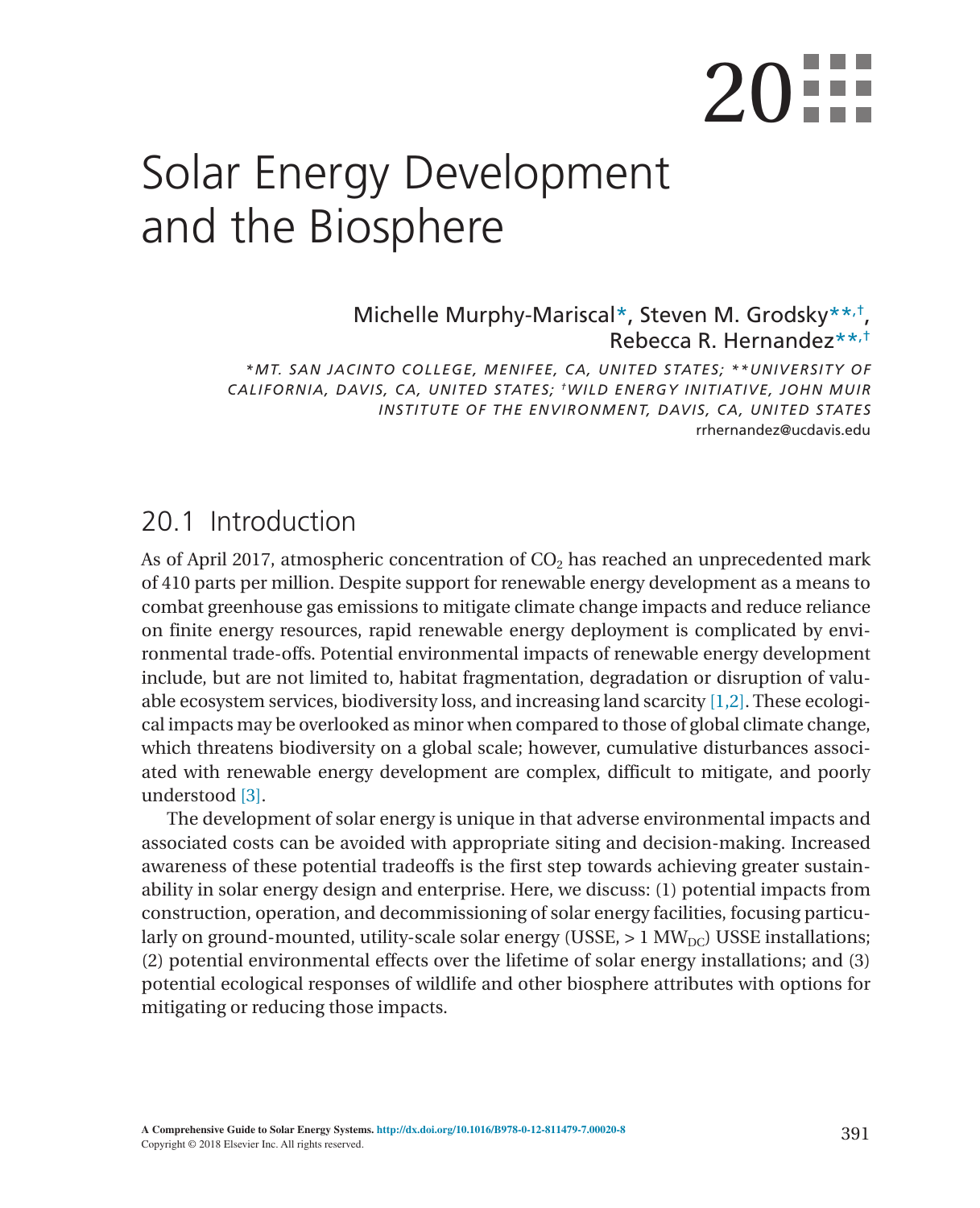# 20.2 Solar Energy Effectors and Potential Effects on the Environment

Effectors may be temporally categorized over the lifetime of a photovoltaic (PV) or concentrating solar power (CSP) installation, from construction through decommissioning (Fig. 20.1) and may have one or more potential effects on the environment with multiple potential ecological responses. Additionally, the technology, size, and location of solar energy infrastructure may impact biota and the environment in different ways. For example, integrated solar energy is that which has zero land-use and land-cover change impacts beyond those associated with raw materials acquisition and manufacturing. Thus, it has minimal to zero adverse effects on the biosphere (beyond life-cycle emissions), resources (e.g., cultural), and legal entitlements (e.g., religious rights of indigenous communities)



**FIGURE 20.1 Solar energy effectors for utility-scale solar energy technologies (ALL USSE), including concentrating solar power (USSE CSP) and photovoltaics (USSE PV), and for both utility-scale and distributed schemes (Distributed and USSE).** *Photo credit: Rebecca R. Hernandez. From Hernandez RR, Easter SB, Murphy-Mariscal ML, Maestre FT, Tavassoli M, Allen EB, et al. Environmental impacts of utility-scale solar energy. Renew Sust Energy Rev 2014;29:766–79.*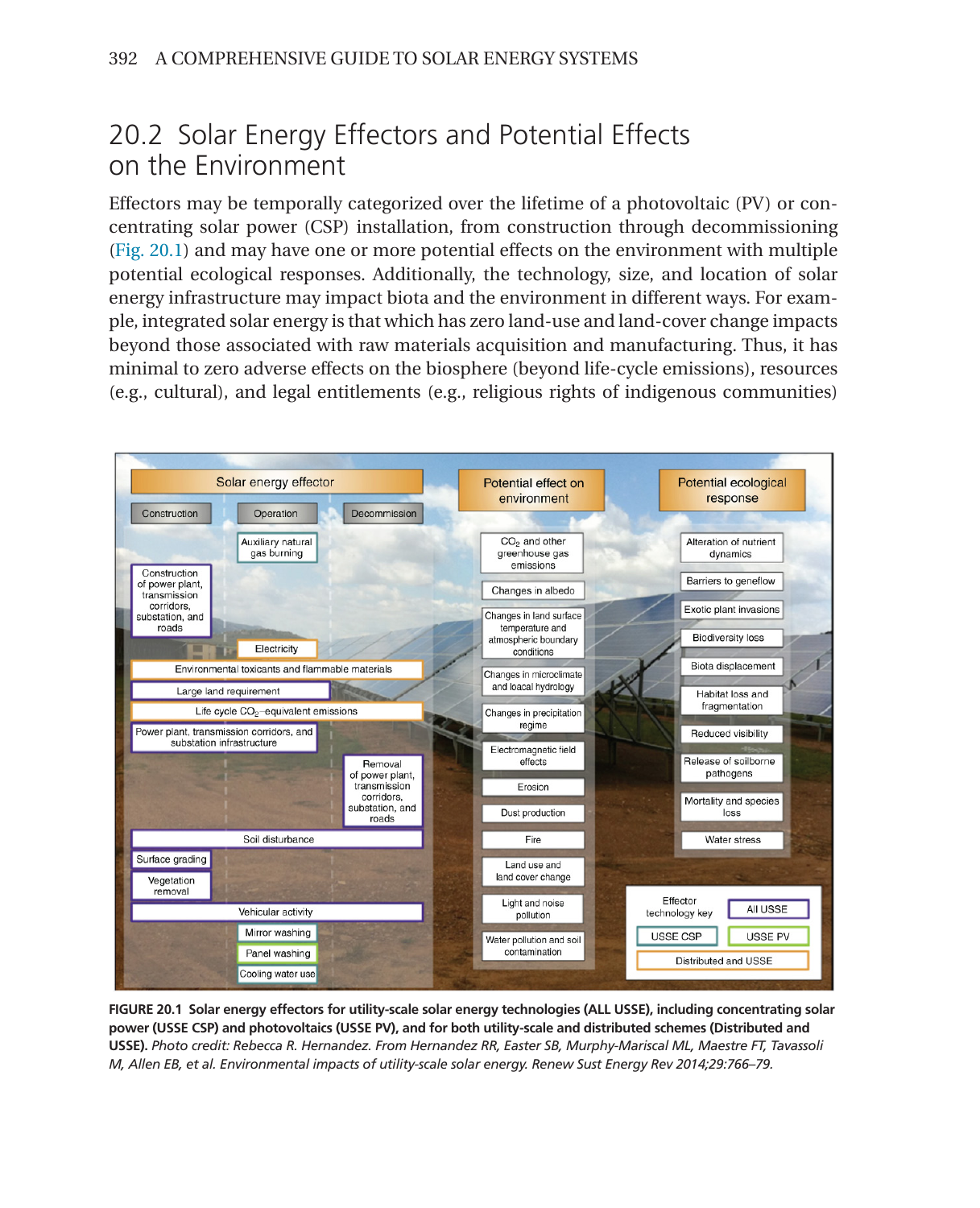

**FIGURE 20.2 Aerial view of 4.1 MW of integrated solar energy at the UC Davis West Village. West Village is the largest net zero energy community in the United States, combining energy efficient technology with on-site energy production via rooftop and vertical photovoltaic installations (Davis, California).** *Photo courtesy of UC Davis.*

[3a]. Integrated solar energy is cohesively constructed into elements of the built environment in urban and suburban areas (e.g., commercial and residential building rooftops, parking garages, and carports) relatively close to consumers (Fig. 20.2). Although geographically diffuse, integrated solar energy offers high levels of solar energy potential [4]; it has been estimated that 20%–27% of all residential rooftop space and 60%–65% of commercial rooftops in the United States are conducive to photovoltaic and solar thermal systems [5]. In contrast, displacive solar energy is that which incurs additional land-use or land-cover change and therefore reduces biophysical capacity or facilitates the loss of other resources of value (e.g., cultural) across the Earth's surface. These installations are typically groundmounted and large in capacity (e.g., utility-scale solar energy [USSE]) They are often geographically far from demand loads and preexisting transmission, and have large land area requirements (i.e., installed capacity increases concomitantly with land area).

#### 20.2.1 Land Requirements

To meet projected 2040 energy consumption demands, it is estimated that approximately 800 000 km<sup>2</sup> of additional land (with spacing), an area two times that of the state of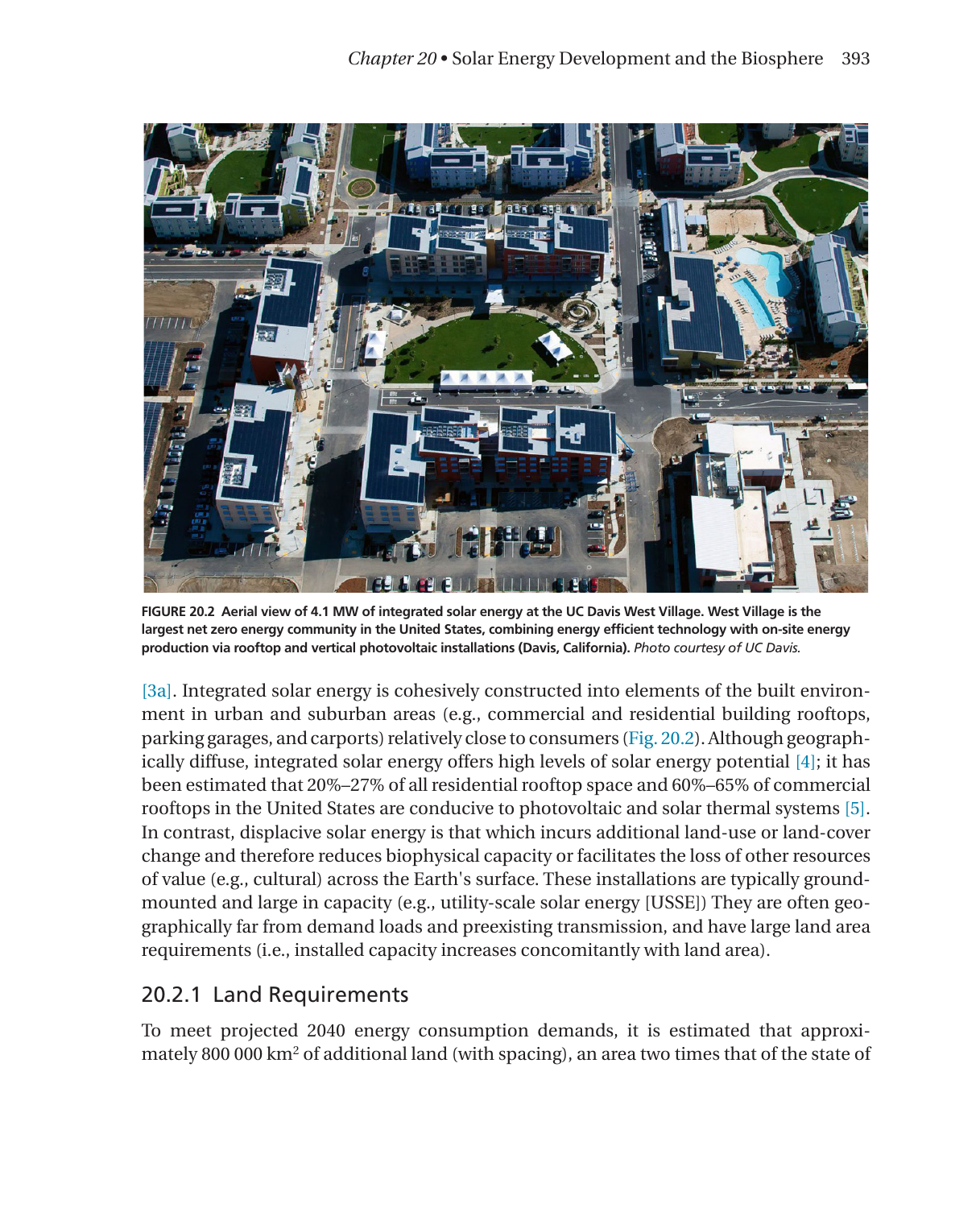California, would be affected by carbon-intensive and renewable energy development [6]. Ground-mounted solar energy requires relatively large expanses of land to support power plant infrastructure, mirrors and towers (e.g., CSP), and panels (e.g., PV), and therefore, such installations are often sited far from urban population centers where most electricity is consumed. This may necessitate additional transmission infrastructure (i.e., power line corridors, roads, and substations) to transport electricity, expanding impacts beyond the immediate footprint of facilities themselves. Hernandez and colleagues [7] found that PV and CSP ground-mounted USSE installations in California have a land-use efficiency of 35.1 and 33.9 Wm<sup>−</sup>2, respectively, based on the nominal (i.e., nameplate) capacity. Land use efficiency can vary significantly from these averages. For example, Zichella and Hladik [8] reported that a currently operational, 354 MW USSE facility in the California desert, United States, occupies over 645 ha, equal to  $54.9 \,\mathrm{Wm}^{-2}$  and is a more efficient installation based on nameplate capacity. In California, it was also found that installations on public land required significantly more land per installed MW of capacity than those sited on private land (10 more Wm<sup>−</sup>2), demonstrating flexibility in USSE design perhaps driven by differences in the price of land [7]. This agrees with land estimates comparing PV with coal life-cycles by Fthenakis and Kim who showed that coal with surface mining in the U.S. uses more land than PV installed in the Southwest [63]. Also, they found that integrated PV and CSP technologies incorporated into the built environment had the lowest landuse intensity across all sources of electricity, underscoring the potential to avoid negative impacts on the biosphere through appropriate siting decisions.

#### 20.2.2 Land-Use and Land-Cover Change

In light of the land area requirements of displacive solar energy installations, land-use and land-cover change is a significant conservation concern. Relative to other energy production systems, renewable sources of energy may occupy a relatively small percentage of new land area being affected by energy development in the United States under the assumption that PV and CSP would comprise only 0.5% and 0.04% of United States energy production from 2012 to 2040 [6]. However, if larger percentages of displacive installations are realized, it would scale accordingly. Additionally, displacive facilities may be disproportionately sited in areas where high biological endemism (species with very limited distributions that are often highly adapted to their environments), fragile habitats, and high solar resources co-occur, such as the Mojave Desert in the southwestern United States. Indeed, deserts and xeric shrubland habitat types in the United States are expected to experience the greatest land-cover change impacts due to PV and CSP siting by 2030 [9]. Hernandez and colleagues [7] found that the plurality of USSE developments in California are sited in shrublands and scrublands, the land cover type with the highest inherent biodiversity of those included in the study, necessitating 375 km<sup>2</sup> of additional land. Additional conflicts may arise when solar facilities are sited in areas where land has agricultural value; for example,  $118 \text{ km}^2$  of land categorized as cultivated cropland has been converted to or is earmarked for USSE development in California [7]. Lastly, USSE may also be disproportionately sited in areas with biophysical capacity to support ecosystem services, including carbon sequestration and storage. De Marco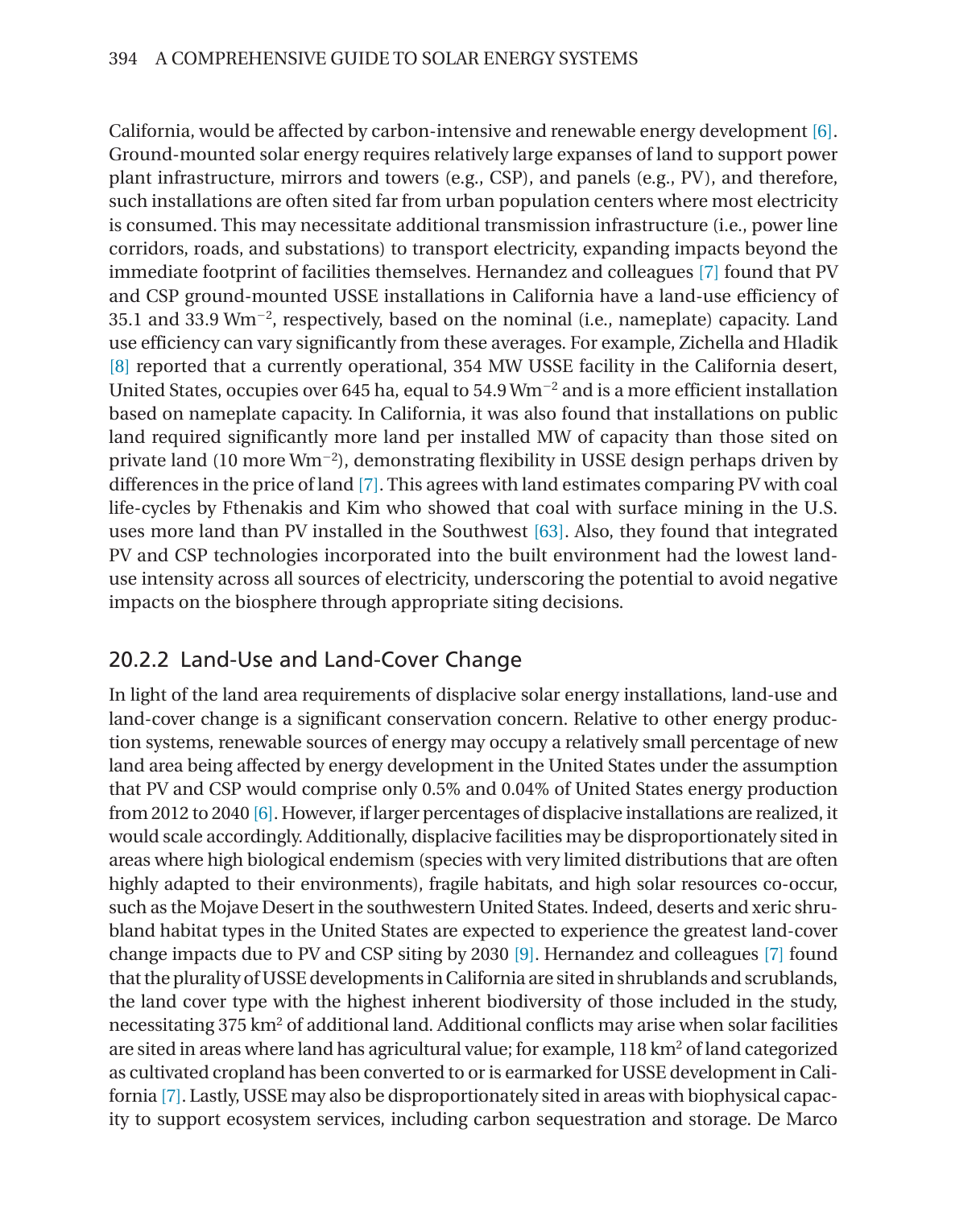and colleagues [10] found that 42 of the 82 permitting requests for new USSE sites in Leece, Italy (238.4 km2) were in ecologically unsuitable areas, comprising 18 563 ha of land-cover change, including in places with century-old olive groves notable for their cultural value and that provide the largest contribution to carbon sequestration, relative to other land-cover types evaluated  $(>1.5$  million tons of  $CO<sub>2</sub>$ ).

#### 20.2.3 Surface Grading and Vegetation Removal

During the construction phase of a solar energy power plant, preparation of the facility site may include grading and scraping, which removes all aboveground biomass [9]. Grading reduces wildfire risks on-site and prevents the panels from being shaded by vegetation [10]; however, from an ecological perspective, these activities constitute a loss of habitat within the footprint of the facility and degradation of surrounding land, which may result in mortality of wildlife or species displacement. Ecosystems with limited resources (e.g., precipitation, nutrients) may be slow to recover from disturbance, either from the construction of the USSE facility itself or its decommissioning, making restoration an inviable and/or costly option. For example, natural recovery times for desert plant communities to return to predisturbance species composition is 215 years based on a meta-analysis of 31 individual studies [10a]. If topsoil has been removed from the site, this recovery time may be longer and thus restoration potential may be diminished depending on the size and intensity of the disturbance  $[11,12]$ . Additionally, more carbon is sequestered in soils than in the atmosphere and terrestrial vegetation combined [13]. Therefore, soil disturbance resulting from site development may release a significant amount of stored organic (and possibly inorganic) carbon, potentially offsetting benefits of establishing the renewable energy source (in terms of reducing greenhouse gas emissions). Significant soil processes are negatively impacted by disturbance, including nutrient cycling and water holding capacity [14]; soil biota that contribute to these processes, such as biological soil crusts, may take 20–1000+ years to recover in aridland environments [12], necessitating costly active restoration techniques that require salvaged material to expedite recovery [14a]. Disturbed soils are more prone to wind erosion, thus potentially impacting human health (e.g., valley fever), reducing fertility of biological soil crusts and vegetation through reduced photosynthesis, and contributing to sedimentation in surface water [15].

#### 20.2.4 Hydrologic Changes and Water Degradation

Construction activities may impact surface-water flow pathways and water quality, especially when projects are sited on bajadas, individual alluvial fans, floodplains, or near washes. Flood control structures may be constructed on-site to intentionally divert water around facility footprints in an effort to reduce soil erosion near facility infrastructure. Modifications to surface-water flow may alter geomorphological processes and downstream aquatic ecosystems and habitats by altering transport of organic matter, nutrients, minerals, and sediments [16].

Large concentrating solar power facilities require large quantities of water for operation, which may stress water resources, especially in arid environments where water scarcity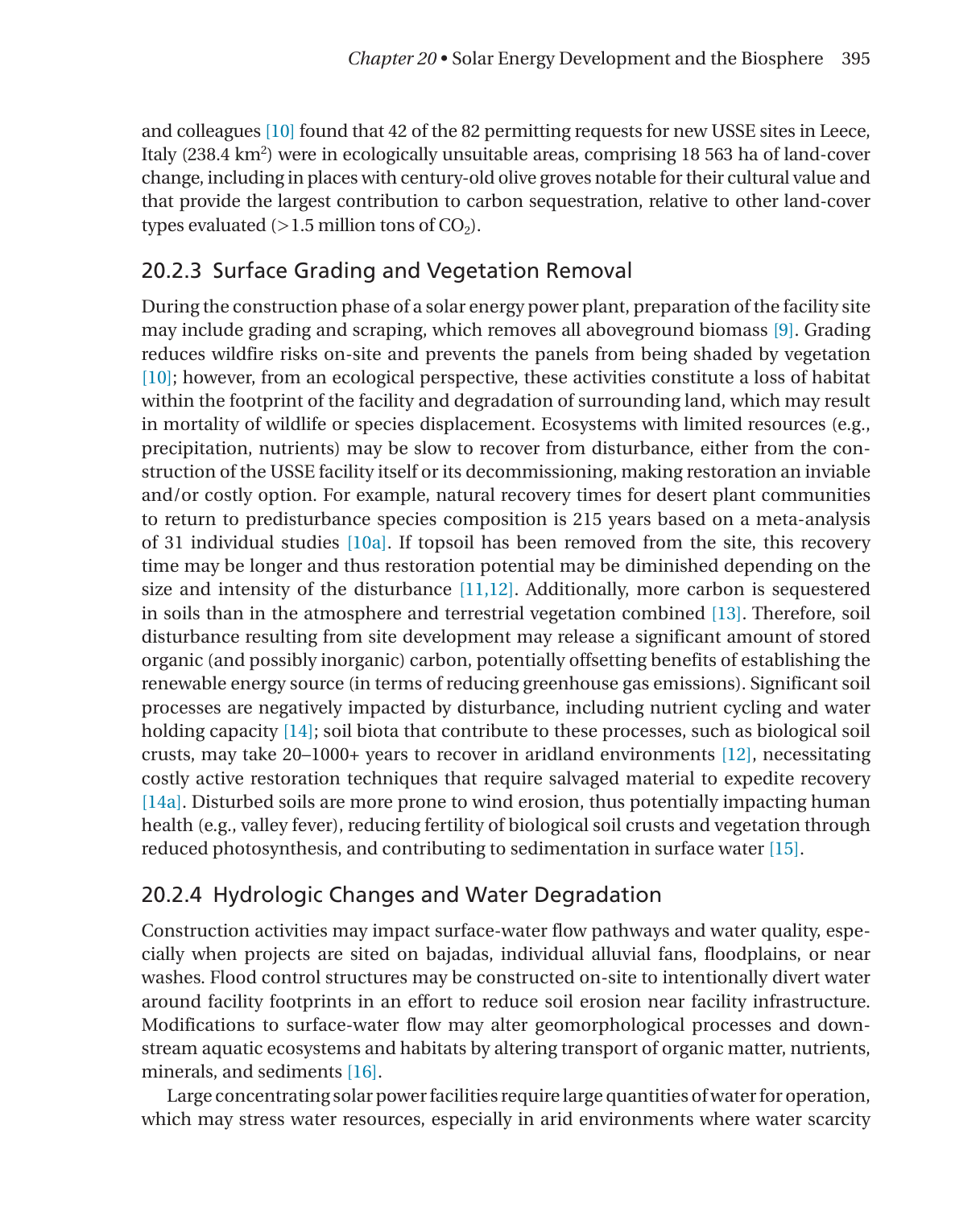contrasts abundant sunlight levels optimal for solar energy production. Wet-cooled CSP facilities, which need steam to generate electricity and water for cooling, may use between 5551 and 17 886 m<sup>3</sup> a<sup>-1</sup> MW<sup>-1</sup> (4.5–14.5 ac-ft of water per year per MW of electricity produced), where "a" refers to annum [15]; this amount equals or exceeds nuclear and coal power plants [17]. Alternatively, dry-cooled CSP technology requires between 247 and  $1234 \,\mathrm{m}^3\,\mathrm{a}^{-1}\,\mathrm{MW}^{-1}$  (0.2–1.0 ac-ft year<sup>-1</sup> MW<sup>-1</sup>) of electricity produced [15]. Additionally, CSP installations require water for mirror washing, potentially equating to 617 m<sup>3</sup> a<sup>-1</sup> MW<sup>-1</sup> (0.5 ac-ft year<sup>−</sup><sup>1</sup> MW<sup>−</sup>1) or more [15]. It is noted that PV in the southwestern United States uses marginal amounts of water for panel washing, and therefore, has a clear advantage to any thermoelectric power generation in arid areas.

#### 20.2.5 Changes in Land-Surface Temperature, Albedo, and Microclimate

Photovoltaic panels have low reflectivity, owing to a large proportion of solar radiation that reaches them being converted to electricity and heat [18]. There is growing concern that PV installations may cause a "heat island" effect similar to those that occur in urban areas, especially in desert environments, whereby mean air temperatures surrounding the installation increase due to a decrease in albedo. The effective albedo of a PV panel (current upper maximum  $>35.2\%$ ) is the sum of its reflectivity (e.g., 0.06–0.1) and solar conversion efficiency (e.g., 0.12–0.252 [e.g., SunPower panels for upper limit] [19]). Ultimately, the variation in the albedo of natural and built environments where solar energy installations are sited and the variation in the effective albedo of PV can lead to different results; thus additional research in diverse environments is needed to determine generalized patterns of altered land-surface temperature by solar energy. A modeling study by Taha [19] found that a large scale PV installation in Los Angeles—characterized by common roofing materials, concrete, and asphalt—would reduce the urban heat island effect and cool cities up to 0.2°C. Another modeling study in the desert found that local night-time temperatures were 3–4°C higher in solar facilities than nearby control areas [20]. Furthermore, panels and mirrors may create an insulation effect due to physical shading and airflow alterations. This was demonstrated at a CSP plant in China, where soil temperatures were reported as being 0.5–4°C lower in spring and summer and higher by the same range in winter relative to control sites [21]. However, Nemet [22] found that the effect of albedo change due to widespread deployment of PV globally would be negligible in comparison to the benefits of reducing greenhouse gas emissions from the same deployment intensity.

# 20.3 Ecological Impacts and Responses

Ecological responses to disturbance and development are well studied, although few studies have quantified effects of displacive installations on the biota, habitats, and ecosystems occurring within or near their footprints. Displacive and large (e.g., USSE) installations may negatively or positively affect a diversity of biota (Table 20.1). Effects likely depend on the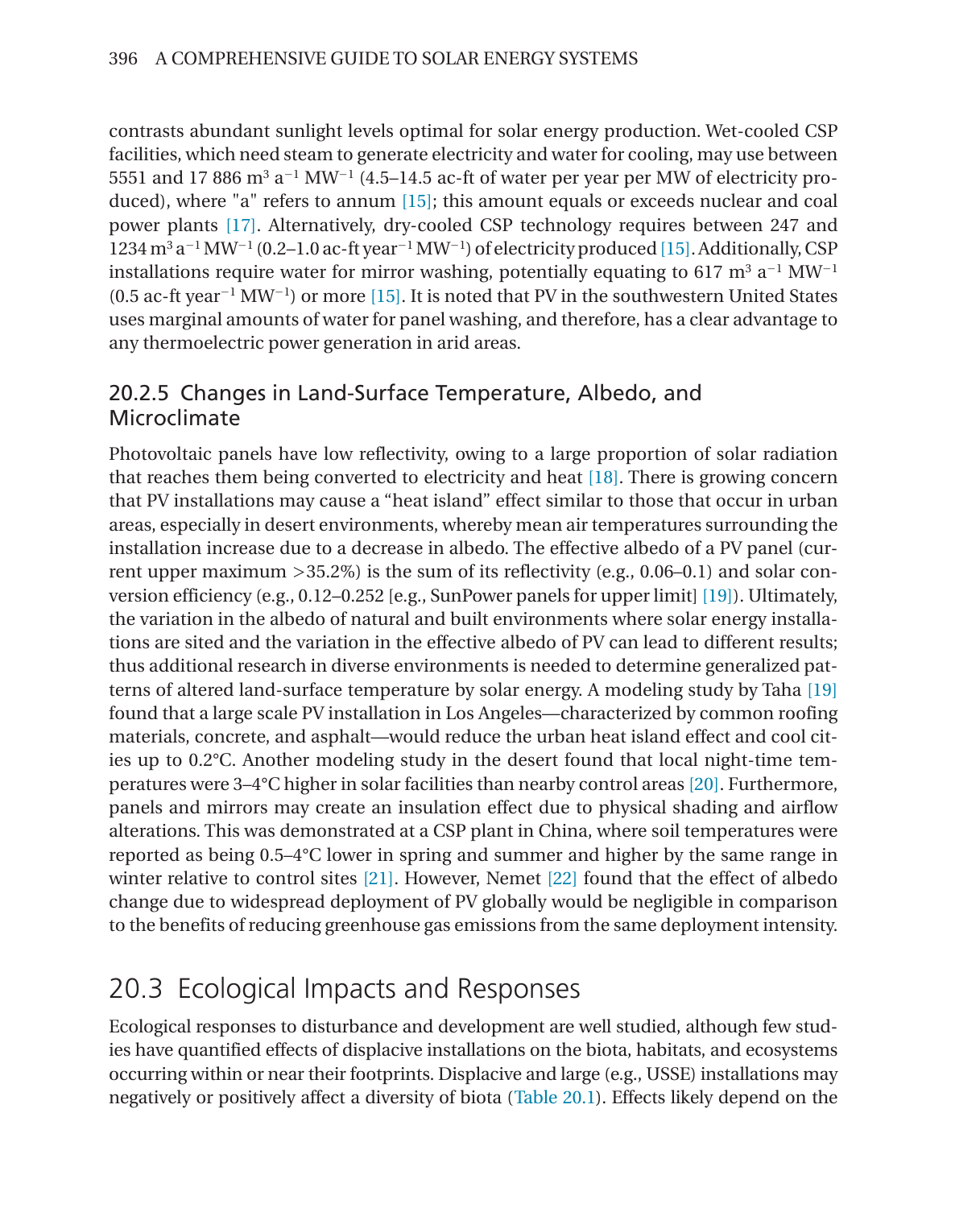|                             |                                       | <b>Habitat</b><br><b>Fragmentation</b> | Panels and<br><b>Mirrors</b> | <b>Fences</b> | Air-Cooled<br>Condenser<br>(CSP Only) | <b>High Energy</b><br><b>Flux Field</b><br>(CSP Only) |
|-----------------------------|---------------------------------------|----------------------------------------|------------------------------|---------------|---------------------------------------|-------------------------------------------------------|
| <b>Birds</b>                | Passerines and<br>insectivorous birds |                                        |                              | $\circ$       |                                       |                                                       |
|                             | Raptors                               | $\circ$                                |                              | $\circ$       | $\circ$                               |                                                       |
|                             | Ravens                                | $+$                                    | 0                            | $^{+}$        | $\circ$                               | $^{+}$                                                |
|                             | Waterbirds                            | O                                      |                              | $\circ$       | $\circ$                               | $\circ$                                               |
| Mammals                     | <b>Bats</b>                           |                                        | 0                            |               |                                       | $\circ$                                               |
|                             | Bighorn sheep                         |                                        | 0                            |               | $\circ$                               | $\circ$                                               |
|                             | Coyotes                               |                                        | $\circ$                      |               | $\circ$                               | $\Omega$                                              |
|                             | Kit foxes                             |                                        | $^{+}$                       |               | $\circ$                               | $\circ$                                               |
| Reptiles                    | Desert tortoise                       |                                        | $\Omega$                     |               | $\Omega$                              | $\Omega$                                              |
| Insects                     | Flying insects                        |                                        |                              | $\Omega$      |                                       |                                                       |
| Plants                      | Native annuals                        |                                        | $\Omega$                     |               | $\Omega$                              | $\Omega$                                              |
|                             | Native perennials                     |                                        |                              |               | $\circ$                               | $\circ$                                               |
|                             | Invasive plants                       | $\Omega$                               | $\circ$                      | $+$           | $\circ$                               | $\circ$                                               |
| Total type                  | Negative                              | 14                                     | 10                           | 10            | 6                                     | 5                                                     |
| disturbance<br>known effect | Positive                              |                                        | 2                            | 2             | 0                                     | $\Omega$                                              |

**Table 20.1** Known or Expected Impacts of USSE on a Subset of Taxa

Impacts are listed as positive (+), negative (−), or neutral (o) based on experience and judgment of the authors and the literature. Source: From Moore-O'Leary R, Hernandez R, Johnston, DS, et al. Sustainability of utility-scale solar energy—critical ecological concepts. Front Ecol Environ 2017. doi:10.1002/fee.1517.

design, technology, size, siting, and land-use efficiency of each facility. At the individual species scale, disturbance may elicit behavioral responses (e.g., avoidance of noise and light), reduce resource acquisition opportunities, and alter social dynamics, each of which concurrently occur with physiological responses (e.g., increased heart rate). These responses may result in energy and nutritional expenditures, which lead to reduced vitality, reduced fecundity, and increased mortality in wildlife species [23], although the effects often are speciesand habitat-specific. For example, desert tortoises (*Gopherus agassizii*) translocated to adjacent habitats outside of a solar facility footprint prior to construction activities have been shown to experience higher body temperatures and increases in energy expenditure during the first year following displacement; however, negative effects on tortoise growth and body condition were not documented [24]. Displacive installations may also lead to ecological effects spanning beyond individual taxa, affecting species–species and species–process interactions (e.g., trophic interactions) in ecosystems [25,26]. In addition to direct impacts experienced on-site, wildlife communities and habitats may be affected outside of facility footprints. For example, wildlife abundance and composition downstream of a large power plant may be modified due to altered magnitudes of stream surface flow, timing, duration, and velocity [16]. Wildlife responses may vary temporally, including temporary movement of individuals away from disturbance during construction activities and permanent displacement of individuals due to habitat loss. Such has been reported for bird densities and diversities, which are lower within USSE development footprints than surrounding areas [27–29].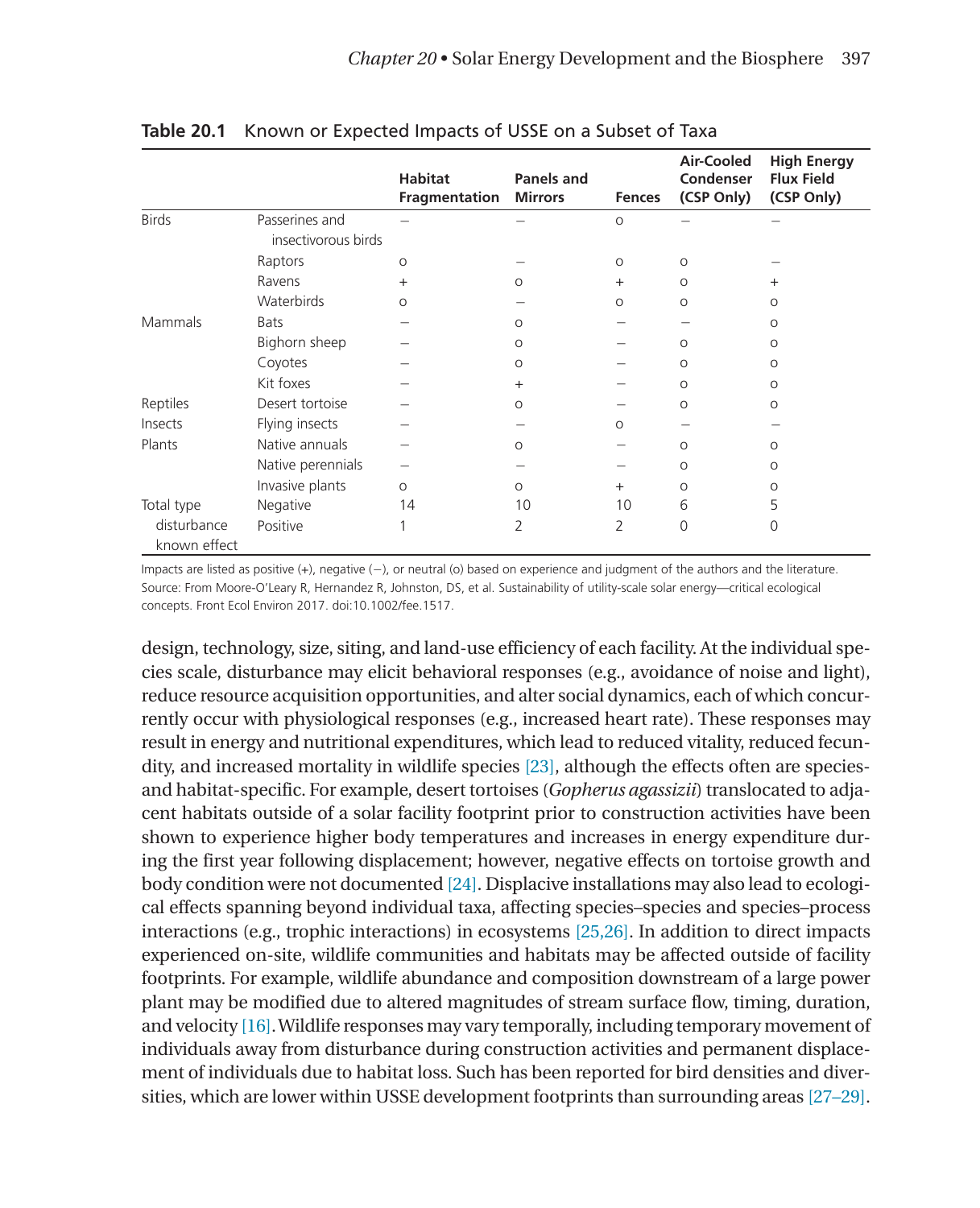However, not all wildlife responses to USSE development are negative; some species, especially generalist species that do not require specialized habitats or diets, may benefit from human development and disturbance. For example, common raven (*Corvus corax*) abundance has been positively correlated with development in the desert region of California [30], potentially due to subsidies of anthropogenic resources (e.g., food, nest and roost sites, water; [31]). While this translates to increased fecundity for the subsidized predator [31], it is often to the detriment of native prey (i.e., desert tortoise; [32]). Similarly, mammalian scavengers, such as coyotes (*Canis latrans*), may be attracted to solar energy facilities by availability of unmanaged refuse [33] and carcasses of birds that succumbed to operation-related injuries (e.g., collision with infrastructure) [29]. Furthermore, during operation of a displacive solar energy facility, wildlife and plants may acclimate to development. Wildlife species, such as invertebrates and small reptiles, may recolonize installations sited in natural or other valuable environments where vegetation is allowed to reestablish in between panels, which may, in turn, attract larger predators. At a PV facility in South Africa, Visser [29] found that raptors and terrestrial birds utilized the installation for foraging and hunting, flocking birds used the evaporation pond as a drinking site, and several species of birds nested on the mountings directly beneath the panels or on the ground.

#### 20.3.1 Habitat Fragmentation

Perhaps the least debated ecological impact of displacive solar energy is habitat loss and concurrent habitat fragmentation resulting from its development. This impact is of paramount concern because habitat fragmentation is among the leading causes of global biodiversity decline [34]. Habitat fragmentation occurs when once contiguous tracts of natural landscape are disturbed or converted, resulting in spatially distinct patches of remnant habitat [35]. Among other impacts, long-term ecological studies have demonstrated that habitat fragmentation results in decreased species richness [36], impaired ecosystem function, increased edge effects, and isolation of resident populations or communities from adjacent patches [37]. Hernandez and colleagues [38] found that of the USSE installations planned and under construction in the state of California, over 73% of PV and 90% of CSP installations were sited less than 10 km away from the nearest protected area, thereby increasing edge effects and undermining the effectiveness of those protected areas as corridors for wildlife movement. While wide-ranging wildlife species may have the ability to circumvent USSE infrastructure during seasonal migration or movement associated with resource acquisition and mating, displacive solar energy projects may prohibit movement of less-mobile wildlife species and plant propagates, thus increasing gene flow disruption between populations [2].

#### 20.3.2 Roads, Transmission Lines, and Fences

The roads, transmission lines, and fencing that radiate from and surround large and displacive facilities contribute to habitat fragmentation and degradation and may cause a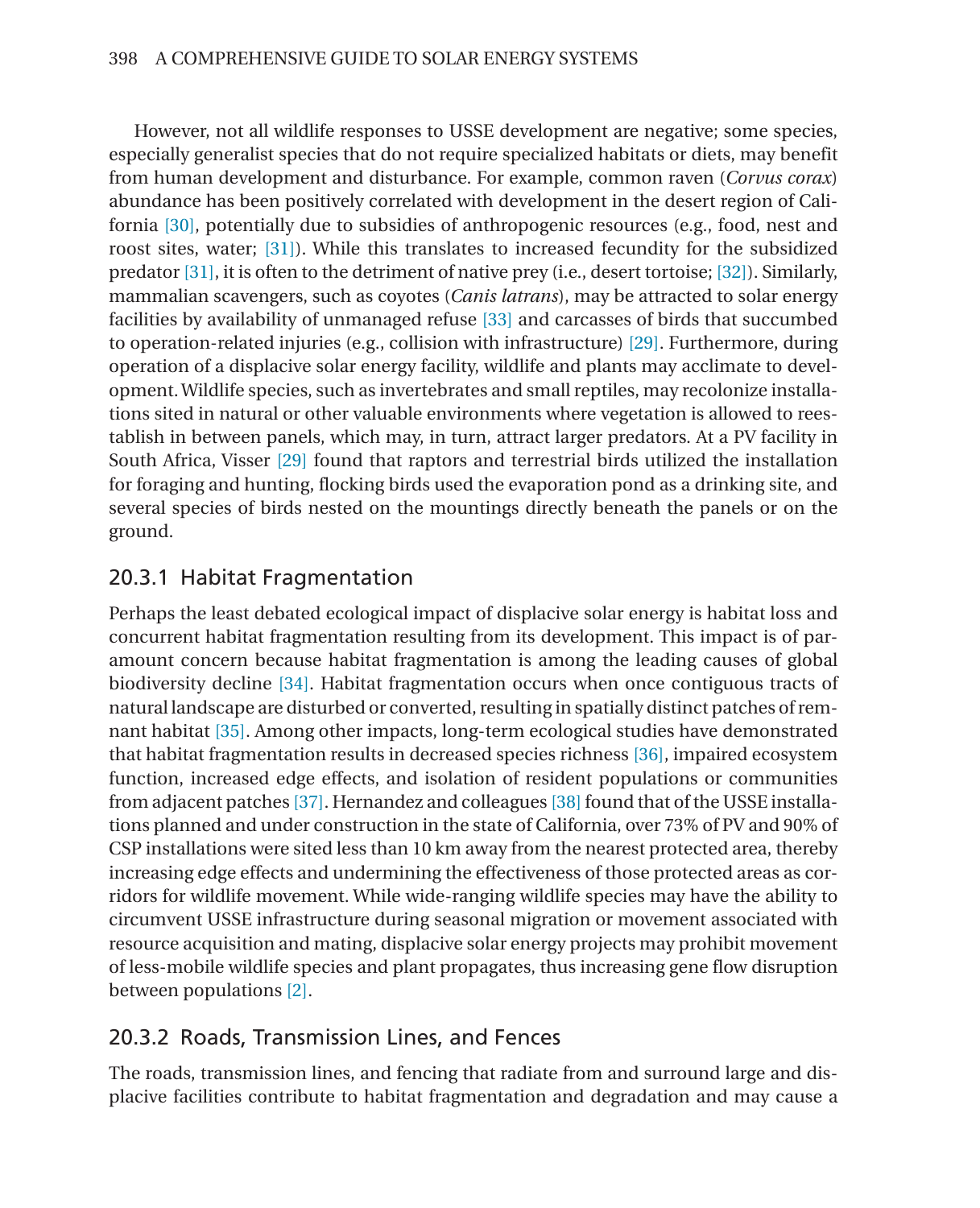considerable amount of negative ecological impacts. The effects of both paved and dirt roads on wildlife have been well documented [39], including direct mortality from vehicle collision, modified behavior (e.g., avoidance), and edge effects (e.g., altered microclimate, increased predation risk and invasion of exotic species). Larger, motile wildlife may easily traverse roadways; however, their risk of collision increases with traffic volume. In contrast, roadways may be insurmountable linear barriers to less-motile species, potentially leading to inbreeding and greater vulnerability to catastrophic events, such as wildfire. Additionally, roads impact species spatial distribution and habitat use, as demonstrated by the decreasing density of desert tortoises with increased proximity to roadways [40]. Invasive plant species often colonize disturbed areas and thus benefit from disturbance associated with the construction of roadways [41]. Propagules of exotic species may be carried by vehicles and construction equipment along roadways [11], aiding in their invasion and spread across the landscape [42]. In contrast, road edges may enhance the vigor of some perennial shrubs and the germination of some annual species, which benefit from water runoff from impervious surfaces and support greater densities of herbivorous arthropods than sites further away from roadways [11]. However, wildlife may be attracted to road edges by the availability of forage, thus increasing their risk of collision.

Transmission and distribution lines are essential for transporting electricity generated from any type of power generation facility. Similar to roadways, the construction of transmission corridors may degrade surrounding habitats; furthermore, maintenance of transmission corridors (e.g., vegetation removal to decrease fire risk) is a continual source of disturbance. Because of these factors, the ecological impacts of transmission infrastructure include their potential to become linear barriers to wildlife movement (e.g., species may avoid the degraded or altered habitat within the corridor), edge effects, and altered community compositions. For example, in Australia, the community composition and abundance of small mammals was shown to differ between transmission corridors and adjacent forested habitat [43,44], with introduced and grassland species being favored over native, forest species. Bird diversity may be lower in corridors than surrounding forested habitat in the United States, with generalist forest species and shrubland birds dominating transmission corridors [45]. However, mid-seral vegetation management that retains structural complexity of vegetation in the corridor (as opposed to complete and frequent vegetation removal) may promote biodiversity and maintain connectivity for forest species [44], highlighting the need for site- and habitat-specific management within transmission corridors to reach conservation goals.

In addition to indirect ecological effects, overhead transmission lines may pose direct collision and electrocution risks to birds. On the basis of known fatality rates, an estimated 109 (1 billion) bird strikes may occur annually in the United States alone [46]. Weak fliers (based on wing morphology and wing loading [i.e., ratio of weight to wing area]), were found to have high probabilities for powerline collision in Spain; birds of prey, ravens, and thermal soarers also were among electrocution victims [47]. Several studies have identified powerline electrocution as a conservation problem for several species of rare and endangered raptors worldwide, including California condor (*Gymnogyps californianus*; [48]), Spanish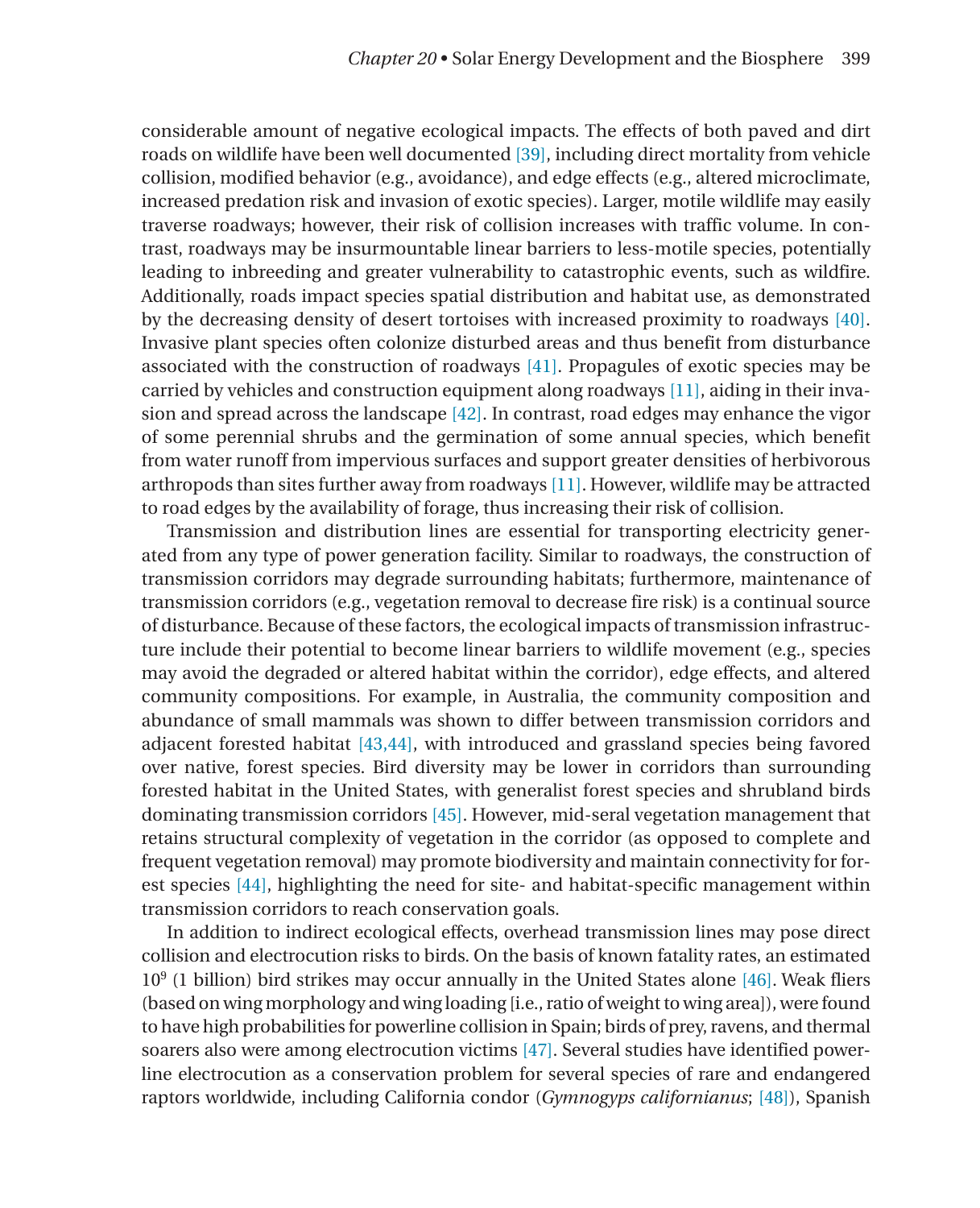imperial eagle (*Aquila adalberti*; [49]), Bonelli's eagle (*Aquila fasciata*; [50]), and the Eurasian eagle owl (*Bubo bubo*; [51]). Guidelines for reducing electrocution risks, such as minimum conductor spacing, may help mitigate some avian mortality [52]. Lastly, steel towers and power poles provide hunting perches for opportunistic predatory birds, which may increase predation risk for slow or sedentary wildlife (e.g., ravens predating desert tortoise; [11]). These effects are not unique to USSE and no studies to date have studied ecological impacts from transmission lines specifically associated with solar energy power plants.

In addition to fragmenting habitat, fence lines surrounding USSE developments for security may act as dispersal barriers to some species of wildlife. Bats and most birds can fly over fences, with a few exceptions (e.g., roadrunners), and insects and small bodied animals (e.g., lizards, snakes, and rodents) may travel unimpeded through some fences. However, larger bodied animals (e.g., kangaroo rats—*Dipodomys* spp.) and animals with small home ranges (e.g., desert tortoises) may be excluded. This may prevent gene flow between individuals located on either side of the fence line. Promisingly, fences may be engineered to accommodate the needs of some species (e.g., kit foxes in the San Joaquin Valley of California, United States; [53]).

#### 20.3.3 Panels and Mirrors

Large expanses of PV panels and mirrors may be perceived by flying species as flat-water bodies [54]. This phenomenon, known as "the lake effect", occurs when flying species mistake flat surfaces of mirrors and modules for water. Some species may suffer impact trauma from collision as they attempt to land whereas others (e.g., waterfowl) may strand themselves because they are unable to easily take off from a terrestrial surface. Both scenarios increase risk of mortality or injury leading to starvation or predation [55]. Non-fatal collisions of large-bodied birds with panels were documented at PV facilities in South Africa [29] and southern California [55], and impact trauma was the leading cause of avian death documented at a PV and parabolic trough facility in the Mojave Desert, United States [55]. Additionally, the presence of ponds at PV facilities may serve as an attractant to waterbirds and flocking birds [29,55]. No positive effects of panels or mirrors are documented for waterbirds or flocking birds. Polarized light from PV panels and mirrors can attract insects [56], which, in turn, may attract insectivorous raptors (e.g., kestrels—*Falco* spp.) and insect gleaning bats that might utilize PV fields and evaporation ponds for foraging [29]. Subadult bats have been observed attempting to drink off of panels [57], suggesting that they are attracted to and confused by the panels; it is not known if these wasted attempts cause detrimental energy expenditures. If vegetation is allowed to regrow between panels, terrestrial foraging birds may utilize those areas for shade and shelter. Birds may also utilize the underside of panels or the ground beneath panels as nesting sites [29]. Nesting success may depend upon the presence of predators within the facility footprint. Small carnivores (e.g., kit fox, *Vulpes macrotis*) may be able to establish natal dens within PV arrays [58].

PV panels and mirrors may have a negative impact on both annual and perennial native plant species, which are well adapted to their local, unshaded environments. For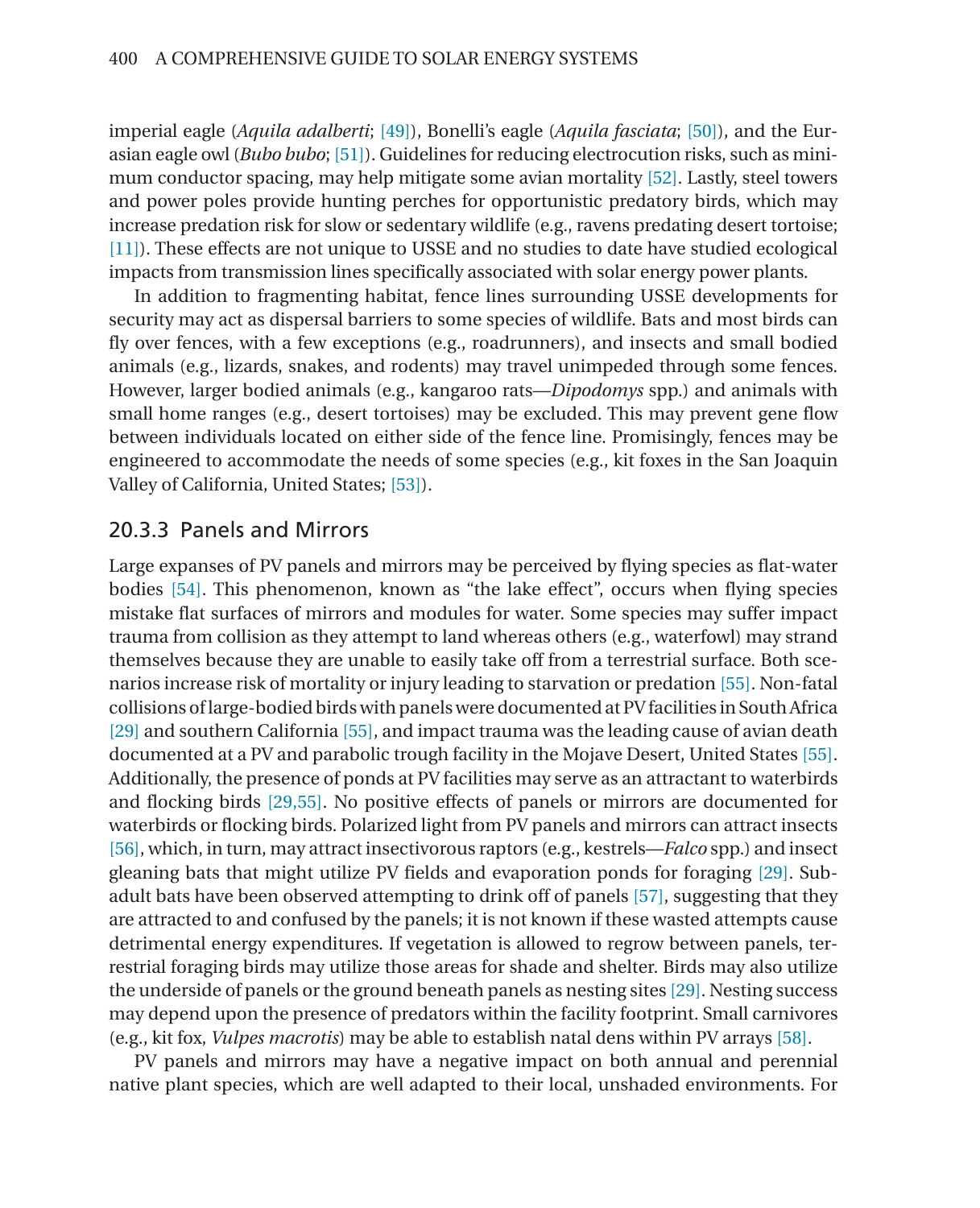example, desert plants tolerate high temperatures and solar radiation levels and low precipitation; however, plants within solar arrays experienced altered microclimates, including 11°C cooler temperatures from panel shading and increased water from water runoff at the edges of panels [59]. These altered conditions may be beneficial to generalist, invasive annual plant species. Meanwhile, altered microhabitat conditions in solar facilities may decrease seed production, density, species richness, and community abundance of native annual species [59]. In aridlands, decreased plant cover and biomass is associated with decreases in diversity and abundance of small reptiles and other wildlife species [11].

#### 20.3.4 Air-Cooled Condensers and High-Energy Flux

Impacts from air-cooled condensers and high-energy flux are unique to CSP power plants. Bats may collide with the fans of air-cooled condensers while foraging or in their search to locate roosting sites, although acoustic deterrents may mitigate this impact. Insects may collide with fans and are expected to be negatively impacted. Passerines are not expected to be negatively impacted by air-cooled condensers [60]. More research is needed to better understand potential effects of air-cooled condensers on wildlife.

Solar flux is created by the high intensity concentration of light reflected off mirrors, creating temperatures exceeding 800°C. Insects are attracted to the flux field as a source of polarized light [56,61], resulting in potential incineration of flying insects. Mortality from solar flux has been documented for both dragonflies and butterflies [55]. Attracted to their insect food source, insectivorous birds experience singeing of flight feathers when foraging near flux towers, resulting in mortality. Minor singeing causes impairment of flight, which may lead to inability to forage and evade predators, while severe singeing may cause loss of flight leading to impact trauma and mortality from collision with mirrors [54,55,62]. Scavenger species (e.g., corvids, small carnivores) may benefit from bird fatalities at USSE facilities (i.e., from flux and impact; [29]). Bat carcasses have been retrieved from CSP facilities. While the cause of death remains unknown, bats may be lured into flux fields while foraging, although neutral effects are expected due to bat activity being concentrated after sunset. Flux fields and air-cooled condensers are not expected to negatively impact annual or perennial plants, ungulates, small mammals, carnivores, or reptiles, although no research on any of these taxa has been conducted.

# 20.4 Summary

Globally, solar energy can provide great environmental benefits, not the least of which is reduced greenhouse gas emissions when substituted for carbon-intensive sources of energy. Indeed, integrated solar energy and other appropriate siting decisions (e.g., reclamation of contaminated land) provide additional benefits associated with land sparing. These benefits should be conjunctively considered in contrast to the environmental costs of solar energy development in places with high biophysical capacity, including natural aridland environments. Displacive USSE development requires land and, to date, rapid deployment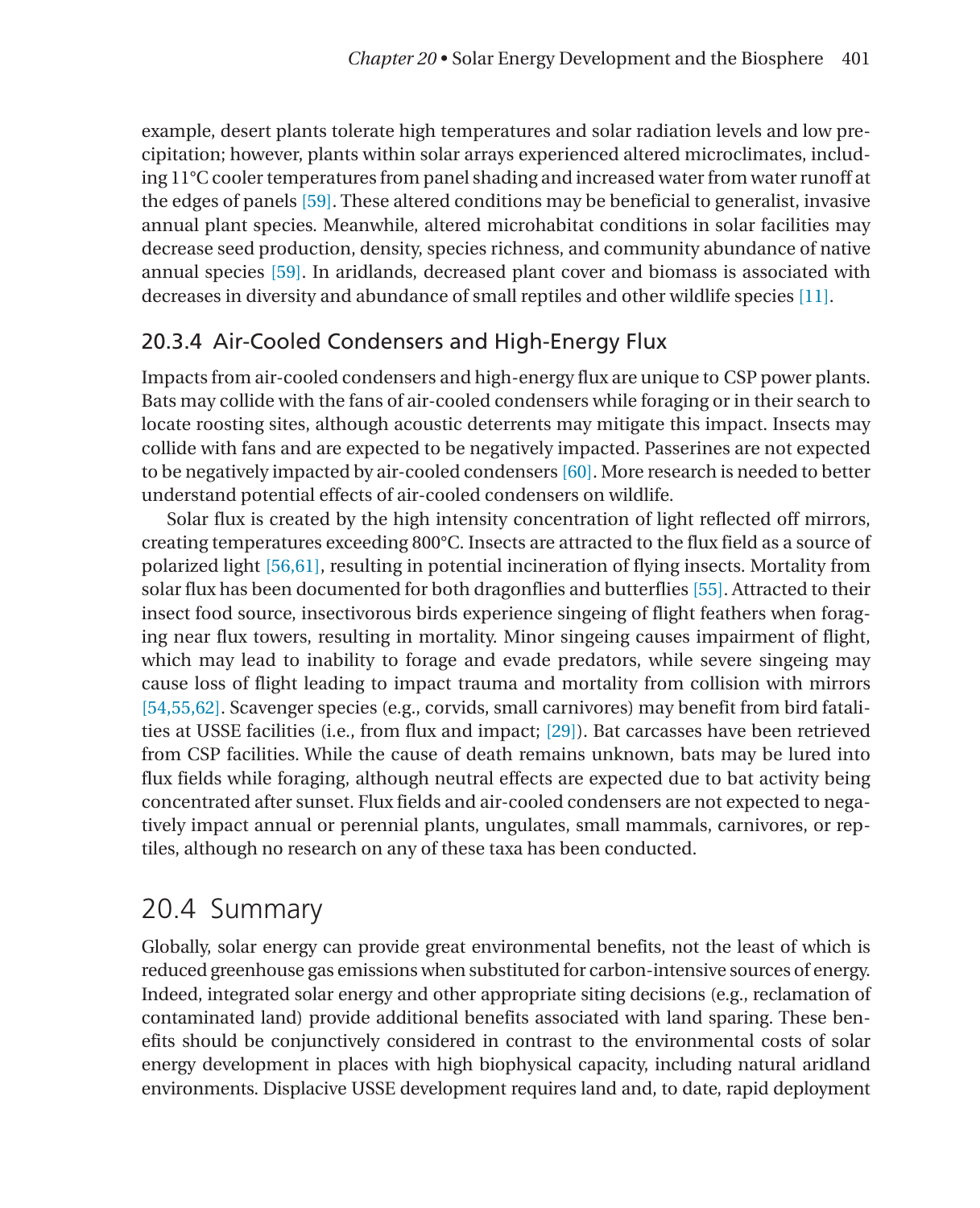of USSE facilities associated with power purchase agreements have emphasized displacive environments. Ecological impacts of displacive USSE development on the biosphere likely are exacerbated when solar facilities are sited in ecosystems with low rates of recovery from disturbances like sensitive areas within the Mojave Desert. Ecological effects of USSE may span the lifetime of a solar facility, from construction to decommissioning. Specifically, siting, site preparation, construction, operations and maintenance, and decommissioning of displacive facilities all may affect ecosystem integrity. Alterations to geohydrology and microclimate from USSE infrastructure may disrupt the physical, chemical, and biological properties of soils, which, in turn, can affect plants, animals, and ultimately "bottom-up" ecosystem processes and interactions. At the landscape-level, new solar energy development beyond the built environment can disturb and fragment habitat. In terms of wildlife response to disturbance, most often sensitive, specialist species are negatively affected, while generalist species typically benefit. Further, invasive plant species often thrive on disturbance and may outcompete native plant species not adapted to disturbance following environmental perturbations. Habitat fragmentation from solar energy infrastructure, including roads, may reduce animal movement and dispersal capacity near solar facilities, which may, in turn, lead to decreased gene flow among subpopulations. Plants and animals may be affected by displacive development directly (e.g., mortality) and indirectly (e.g., displacement). In general, studies on direct or indirect effects of infrastructure associated with solar energy on biota are few, but current research efforts will soon lead to an influx of literature on this subject. However, studies have shown that displacive solar energy projects may cause mortality and extirpation of some species. Assessment of the true sustainability of solar energy hinges on understanding both environmental benefits and costs to the biosphere. Engineering focused on capturing the full potential of integrated solar and the design of solar energy to support positive technological and ecological outcomes simultaneously will contribute to conservation of the biosphere and greater sustainability for humans.

### References

- [1] [Lovich JE, Ennen JR: Wildlife conservation and solar energy development in the desert southwest,](http://refhub.elsevier.com/B978-0-12-811479-7.00020-8/ref0010)  United States, *BioScience* [61:982–992, 2011](http://refhub.elsevier.com/B978-0-12-811479-7.00020-8/ref0010).
- [2] [Hernandez RR, Easter SB, Murphy-Mariscal ML, Maestre FT, Tavassoli M, Allen EB, et](http://refhub.elsevier.com/B978-0-12-811479-7.00020-8/ref0015) al: Environ[mental impacts of utility-scale solar energy,](http://refhub.elsevier.com/B978-0-12-811479-7.00020-8/ref0015) *Renew Sust Energy Rev* 29:766–779, 2014.
- [3] [Scholes R, Settele J, Betts R, Bunn S, Leadley P, Nepstad D, et](http://refhub.elsevier.com/B978-0-12-811479-7.00020-8/ref0020) al: Climate change (2014) terrestrial [and inlandwater systems. In Barros V, Field C, editors:](http://refhub.elsevier.com/B978-0-12-811479-7.00020-8/ref0020) *Final draft report: impacts, adaptation and [vulnerability. Contribution of working group II to the fifth assessment report of the intergovernmen](http://refhub.elsevier.com/B978-0-12-811479-7.00020-8/ref0020)tal panel on climate change*[, Cambridge, 2014, Cambridge University Press, pp 153.](http://refhub.elsevier.com/B978-0-12-811479-7.00020-8/ref0020)
- [3a] [Mulvaney D: Identifying the roots of Green Civil War over utility-scale solar energy projects on pub](http://refhub.elsevier.com/B978-0-12-811479-7.00020-8/ref7000)[lic lands across the American Southwest,](http://refhub.elsevier.com/B978-0-12-811479-7.00020-8/ref7000) *J Land Use Sci* 12(6):493–515, 2017.
- [4] [Hernandez RR, Hoffacker MK, Field CB: Efficient use of land to meet sustainable energy needs,](http://refhub.elsevier.com/B978-0-12-811479-7.00020-8/ref0025) *Nat Clim Change* [5:353–358, 2015.](http://refhub.elsevier.com/B978-0-12-811479-7.00020-8/ref0025)
- [5] Paidipati J, Frantzis L, Sawyer H, Kurrasch A: *[Rooftop photovoltaics market penetration scenarios](http://refhub.elsevier.com/B978-0-12-811479-7.00020-8/ref0030)*, [National Renewable Energy Laboratory, 2008.](http://refhub.elsevier.com/B978-0-12-811479-7.00020-8/ref0030)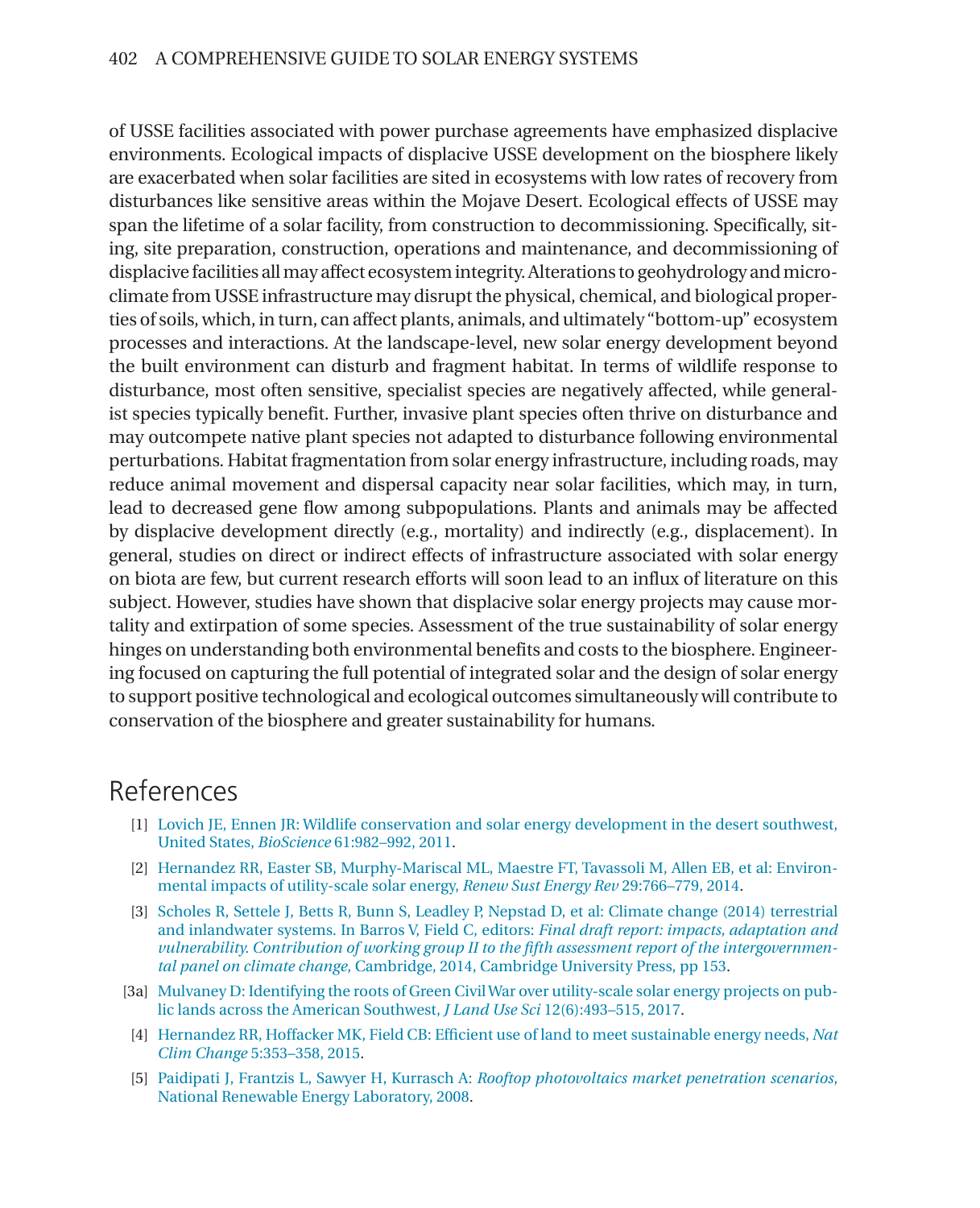- [6] [Trainor AM, McDonald RI, Fargione J: Energy sprawl is the largest driver of land use change in](http://refhub.elsevier.com/B978-0-12-811479-7.00020-8/ref0035) United States, *PLoS ONE* [11\(9\):e0162269, 2016.](http://refhub.elsevier.com/B978-0-12-811479-7.00020-8/ref0035)
- [7] [Hernandez RR, Hoffacker MK, Field CB: Land-use efficiency of big solar,](http://refhub.elsevier.com/B978-0-12-811479-7.00020-8/ref0040) *Environ Sci Technol* [48:1315–1323, 2014.](http://refhub.elsevier.com/B978-0-12-811479-7.00020-8/ref0040)
- [8] [Zichella C, Hladik J: Siting: finding a home for renewable energy and transmission,](http://refhub.elsevier.com/B978-0-12-811479-7.00020-8/ref0045) *Elect J* 26(8):125– [138, 2013.](http://refhub.elsevier.com/B978-0-12-811479-7.00020-8/ref0045)
- [9] [McDonald RI, Fargione J, Kiesecker J, Miller WM, Powell J: Energy sprawl or energy efficiency: climate](http://refhub.elsevier.com/B978-0-12-811479-7.00020-8/ref0050)  [policy impacts on natural habitat for the United States of America,](http://refhub.elsevier.com/B978-0-12-811479-7.00020-8/ref0050) *PLoS ONE* 4(8):e6802, 2009.
- [10] [De Marco A, Petrosillo I, Semeraro T, Pasimeni MR, Aretano R, Zurlini G: The contribution of utility](http://refhub.elsevier.com/B978-0-12-811479-7.00020-8/ref4455)[scale solar energy to the global climate regulation and its effects on local ecosystem services,](http://refhub.elsevier.com/B978-0-12-811479-7.00020-8/ref4455) *Global [Ecol Conservation](http://refhub.elsevier.com/B978-0-12-811479-7.00020-8/ref4455)* 2:324–337, 2014.
- [10a] [Abella D: Disturbance and plant succession in the Mojave and Sonoran Deserts of the American](http://refhub.elsevier.com/B978-0-12-811479-7.00020-8/ref5555)  Southwest, *[Int J Environ Res Public Health](http://refhub.elsevier.com/B978-0-12-811479-7.00020-8/ref5555)* 7:1248–1284, 2010.
- [11] [Lovich JE, Bainbridge D: Anthropogenic degradation of the southern California desert ecosystem](http://refhub.elsevier.com/B978-0-12-811479-7.00020-8/ref2060) [and prospects for natural recovery and restoration,](http://refhub.elsevier.com/B978-0-12-811479-7.00020-8/ref2060) *Environ Manage* 24:309–326, 1999.
- [12] [Webb R, Belnap J, Thomas KA: Natural recovery from severe disturbance in the Mojave desert. In](http://refhub.elsevier.com/B978-0-12-811479-7.00020-8/ref0060) [Webb R, Fenstermaker L, Heaton J, Hughson D, McDonald E, Miller D, editors:](http://refhub.elsevier.com/B978-0-12-811479-7.00020-8/ref0060) *The Mojave desert: ecosystem processes and sustainability*[, Reno, 2009, University of Nevada Press, pp 343–377](http://refhub.elsevier.com/B978-0-12-811479-7.00020-8/ref0060).
- [13] [Swift RS: Sequestration of carbon by soil,](http://refhub.elsevier.com/B978-0-12-811479-7.00020-8/ref0065) *Soil Sci* 166:858–871, 2001.
- [14] [Miller DM, Hughson DL, Webb RH: Recovery, restoration, and ecosystem monitoring. In Webb R,](http://refhub.elsevier.com/B978-0-12-811479-7.00020-8/ref0070)  [Fenstermaker L, Heaton J, Hughson D, McDonald E, Miller D, editors:](http://refhub.elsevier.com/B978-0-12-811479-7.00020-8/ref0070) *The Mojave desert: ecosystem processes and sustainability*[, Reno, 2009, University of Nevada Press, pp 339–342](http://refhub.elsevier.com/B978-0-12-811479-7.00020-8/ref0070).
- [14a] [Chiquoine LP, Abella SR, Bowker MA: Rapidly restoring biological soil crusts and ecosystem func](http://refhub.elsevier.com/B978-0-12-811479-7.00020-8/ref2055)[tions in a severely disturbed desert ecosystem,](http://refhub.elsevier.com/B978-0-12-811479-7.00020-8/ref2055) *Ecol Appl* 26(4):1260–1272, 2016.
- [15] US-BLM, US-DOE. Final programmatic environmental impact statement for solar energy development in six southwestern states (Arizona, California, Colorado, Nevada, New Mexico and Utah) (FES 12-24; DOE/EIS-0403). 2012. Available from: [https://energy.gov/sites/prod/files/EIS-](https://energy.gov/sites/prod/files/EIS-0403-FEIS-Volume1-2012_0.pdf)[0403-FEIS-Volume1-2012\\_0.pdf.](https://energy.gov/sites/prod/files/EIS-0403-FEIS-Volume1-2012_0.pdf)
- [16] [Grippo M, Hayse JW, O'Connor BL: Solar energy development and aquatic ecosystems in the south](http://refhub.elsevier.com/B978-0-12-811479-7.00020-8/ref0075)[western United States: potential impacts, mitigation, and research needs,](http://refhub.elsevier.com/B978-0-12-811479-7.00020-8/ref0075) *Environ Manage* 55:244– [256, 2015.](http://refhub.elsevier.com/B978-0-12-811479-7.00020-8/ref0075)
- [17] [Pizzo S: When saving the environment hurts the environment: balancing solar energy development](http://refhub.elsevier.com/B978-0-12-811479-7.00020-8/ref0080) [with land and wildlife conservation in a warming climate,](http://refhub.elsevier.com/B978-0-12-811479-7.00020-8/ref0080) *Colo J Int Environ Policy* 22:123, 2011.
- [18] [Turney D, Fthenakis V: Environmental impacts from the installation and operation of large-scale](http://refhub.elsevier.com/B978-0-12-811479-7.00020-8/ref6000) solar power plants, *Renew Sust Energy Rev* [15\(6\):3261–3270, 2011.](http://refhub.elsevier.com/B978-0-12-811479-7.00020-8/ref6000)
- [19] [Taha H: The potenital for air-temperature impact from large-scale deployment of solar photovol](http://refhub.elsevier.com/B978-0-12-811479-7.00020-8/ref0085)[taic arrays in urban areas,](http://refhub.elsevier.com/B978-0-12-811479-7.00020-8/ref0085) *Sol Energy* 91:358–367, 2012.
- [20] [Barron-Gafford GA, Minor RL, Allen NA, Cronin AD, Brooks AE, Pavao-Zuckerman MA: The pho](http://refhub.elsevier.com/B978-0-12-811479-7.00020-8/ref0090)[tovoltaic heat island effect: larger solar power plants increase local temperatures,](http://refhub.elsevier.com/B978-0-12-811479-7.00020-8/ref0090) *Sci Rep* 6:35070, [2016](http://refhub.elsevier.com/B978-0-12-811479-7.00020-8/ref0090).
- [21] [Gasparatos A, Doll CN, Esteban M, Ahmed A, Olang TA: Renewable energy and biodiversity: impli](http://refhub.elsevier.com/B978-0-12-811479-7.00020-8/ref0095)[cations for transitioning to a green economy,](http://refhub.elsevier.com/B978-0-12-811479-7.00020-8/ref0095) *Renew Sust Energy Rev* 70:161–184, 2017.
- [22] [Nemet GF: Net radiative forcing from widespread deployment of photovoltaics,](http://refhub.elsevier.com/B978-0-12-811479-7.00020-8/ref0100) *Environ Sci Technol* [43:2173–2178, 2009.](http://refhub.elsevier.com/B978-0-12-811479-7.00020-8/ref0100)
- [23] [Johnson CJ, St-Laurent MH: Unifying framework for understanding impacts of human develop](http://refhub.elsevier.com/B978-0-12-811479-7.00020-8/ref0105)ments on wildlife. In Naugle DE, editor: *[Energy development and wildlife conservation in western](http://refhub.elsevier.com/B978-0-12-811479-7.00020-8/ref0105) North America*[, Washington, DC, 2011, Island Press, pp 27–54](http://refhub.elsevier.com/B978-0-12-811479-7.00020-8/ref0105).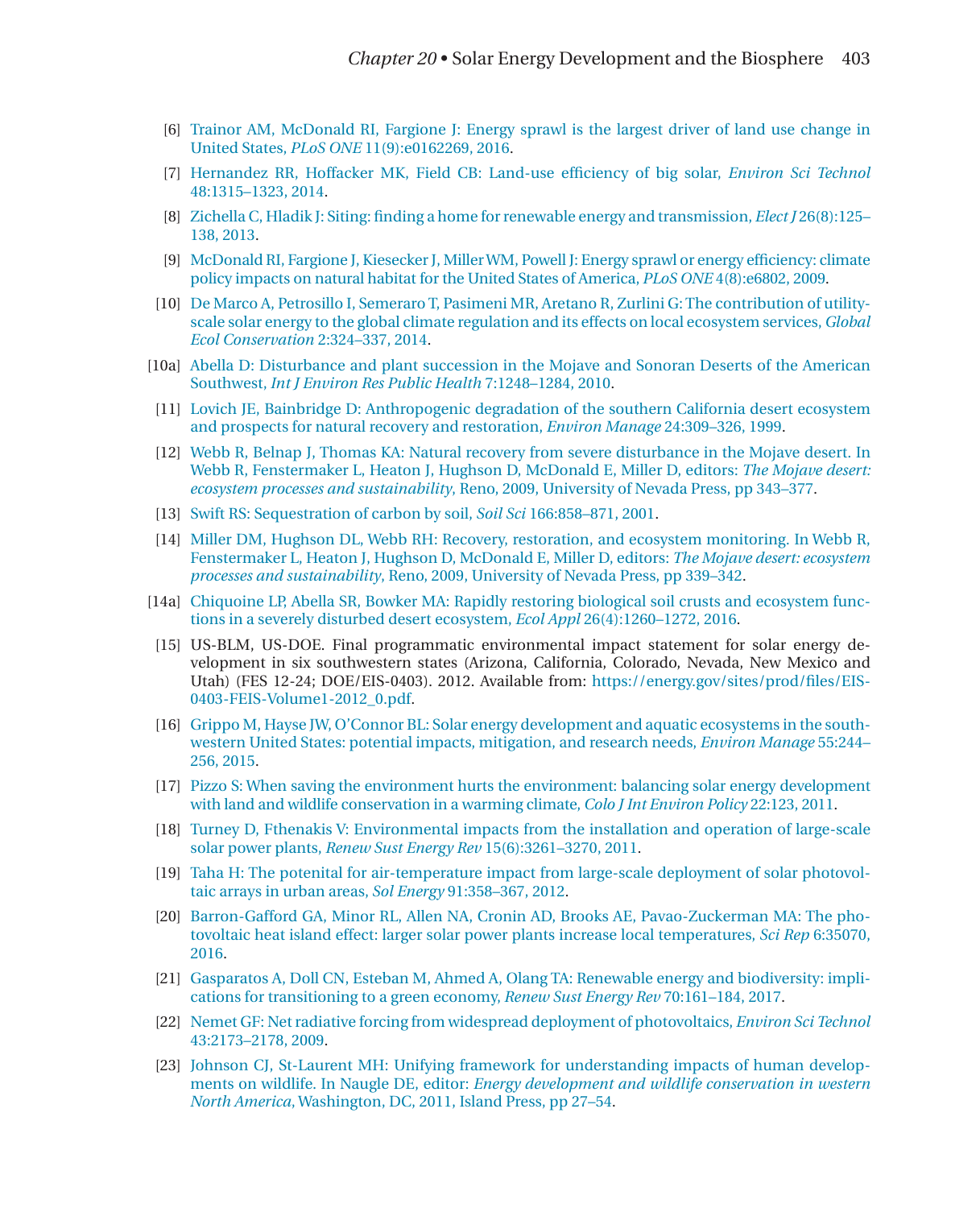- [24] [Brand LA, Farnsworth ML, Meyers J, Dickson BG, Grouios C, Scheib AF, et](http://refhub.elsevier.com/B978-0-12-811479-7.00020-8/ref0110) al: Mitigation-driven [translocation effects on temperature, condition, growth, and mortality of Mojave desert tortoise](http://refhub.elsevier.com/B978-0-12-811479-7.00020-8/ref0110)  (*Gopherus agassizii*[\) in the face of solar energy development,](http://refhub.elsevier.com/B978-0-12-811479-7.00020-8/ref0110) *Biol Conserv* 200:104–111, 2016.
- [25] Grodsky SM, Moore-O'Leary KA, Hernandez RR: From butterflies to bighorns: [multi-dimensional](http://refhub.elsevier.com/B978-0-12-811479-7.00020-8/ref0115) [species-species and species-process interactions may inform sustainable solar energy develop](http://refhub.elsevier.com/B978-0-12-811479-7.00020-8/ref0115)[ment in desert ecosystems. In Reynolds RL, editor: In](http://refhub.elsevier.com/B978-0-12-811479-7.00020-8/ref0115) *Proceedings of the 31st annual desert symposium*[, Berkeley, CA, 2017, California State University Desert Studies Center, April 14–15, 2017](http://refhub.elsevier.com/B978-0-12-811479-7.00020-8/ref0115).
- [26] Moore-O'Leary RR, Hernandez DS, Johnston, et [al: Sustainability of utility-scale solar energy—crit](http://refhub.elsevier.com/B978-0-12-811479-7.00020-8/ref0120)ical ecological concepts, *Front Ecol Environ*[, 2017doi: 10.1002/fee.1517](http://refhub.elsevier.com/B978-0-12-811479-7.00020-8/ref0120).
- [27] [DeVault TL, Seamans TW, Schmidt JA, Belant JL, Blackwell BF, Mooers N, et](http://refhub.elsevier.com/B978-0-12-811479-7.00020-8/ref0125) al: *Bird use of solar [photovoltaic installations at US airports: implications for aviation safety](http://refhub.elsevier.com/B978-0-12-811479-7.00020-8/ref0125)*, USDA National Wildlife [Research Center—Staff Publications, 2014, Paper 1418](http://refhub.elsevier.com/B978-0-12-811479-7.00020-8/ref0125).
- [28] Harvey HT and Associates. 2014. California Valley Solar Ranch Project avian and bat protection plan: Quarterly post-construction fatality report, 16 November 2013–15 February 2014. Unpublished report to HPR II, PLC, California Valley Solar Ranch, San Luis Obispo.
- [29] Visser E. 2016. The impact of South Africa's largest photovoltaic solar energy facility on birds in the Northern Cape, South Africa. Thesis, University of Cape Town, South Africa.
- [30] [Duerr AE, Miller TA, Cornell Duerr KL, Lanzone MJ, Fesnock A, Katzner TE: Landscape-scale dis](http://refhub.elsevier.com/B978-0-12-811479-7.00020-8/ref0130)[tribution and density of raptor populations wintering in anthropogenic-dominated desert land](http://refhub.elsevier.com/B978-0-12-811479-7.00020-8/ref0130)scapes, *Biodivers Conserv* [24:2365–2381, 2015.](http://refhub.elsevier.com/B978-0-12-811479-7.00020-8/ref0130)
- [31] [Kristan WB, Boarman WI: Effects of anthropogenic developments on common raven nesting biol](http://refhub.elsevier.com/B978-0-12-811479-7.00020-8/ref0135)[ogy in the west Mojave desert,](http://refhub.elsevier.com/B978-0-12-811479-7.00020-8/ref0135) *Ecol Appl* 17:1703–1713, 2007.
- [32] [Kristan WB, Boarman WI: Spatial pattern of risk of common raven predation on desert tortoises,](http://refhub.elsevier.com/B978-0-12-811479-7.00020-8/ref0140)  *Ecology* [84:2432–2443, 2003.](http://refhub.elsevier.com/B978-0-12-811479-7.00020-8/ref0140)
- [33] [Fedriani JM, Fuller TK, Sauvajot RM: Does availability of anthropogenic food enhance densities of](http://refhub.elsevier.com/B978-0-12-811479-7.00020-8/ref0145) [omnivorous mammals? An example with coyotes in southern California,](http://refhub.elsevier.com/B978-0-12-811479-7.00020-8/ref0145) *Ecography* 24:563–566, [2001](http://refhub.elsevier.com/B978-0-12-811479-7.00020-8/ref0145).
- [34] [Wilcove DS, Rothstein D, Dubow J, Phillips A, Losos E: Quantifying threats to imperiled species in](http://refhub.elsevier.com/B978-0-12-811479-7.00020-8/ref0150)  [the United States: assessing the relative importance of habitat destruction, alien species, pollution,](http://refhub.elsevier.com/B978-0-12-811479-7.00020-8/ref0150) [overexploitation, and disease,](http://refhub.elsevier.com/B978-0-12-811479-7.00020-8/ref0150) *BioScience* 48(8):607–615, 1998.
- [35] [Wilson MC, Chen X, Corlett RT, Didham RK, Ding P, Holt RD, et](http://refhub.elsevier.com/B978-0-12-811479-7.00020-8/ref0155) al: Habitat fragmentation and bio[diversity conservation: key findings and future challenges,](http://refhub.elsevier.com/B978-0-12-811479-7.00020-8/ref0155) *Landscape Ecol* 31(2):219–227, 2016.
- [36] [Diamond JM: The island dilemma: lessons of modern biogeographic studies for the design of natu](http://refhub.elsevier.com/B978-0-12-811479-7.00020-8/ref0160)ral reserves, *Biol Conserv* [7:129–146, 1975.](http://refhub.elsevier.com/B978-0-12-811479-7.00020-8/ref0160)
- [37] [Haddad NM, Brudvig LA, Clobert J, Davies KF, Gonzalez A, Holt RD, et](http://refhub.elsevier.com/B978-0-12-811479-7.00020-8/ref0165) al: Habitat fragmentation [and its lasting impact on Earth's ecosystems,](http://refhub.elsevier.com/B978-0-12-811479-7.00020-8/ref0165) *Sci Adv* 1:e1500052, 2015.
- [38] [Hernandez RR, Hoffacker MK, Murphy-Mariscal ML, Wu GC, Allen MF: Solar energy development](http://refhub.elsevier.com/B978-0-12-811479-7.00020-8/ref0170) [impacts on land cover change and protected areas,](http://refhub.elsevier.com/B978-0-12-811479-7.00020-8/ref0170) *PNAS* 112(44):13579–13584, 2015.
- [39] [Forman RTT, Alexander LE: Roads and their major ecological effects,](http://refhub.elsevier.com/B978-0-12-811479-7.00020-8/ref0175) *Annu Rev Ecol Syst* 29:207–231, [1998](http://refhub.elsevier.com/B978-0-12-811479-7.00020-8/ref0175).
- [40] [Von Seckendorff Hoff K, Marlow RW: Impacts of vehicle road traffic on desert tortoise populations](http://refhub.elsevier.com/B978-0-12-811479-7.00020-8/ref0180)  [with consideration of conservation of tortoise habitat in southern Nevada,](http://refhub.elsevier.com/B978-0-12-811479-7.00020-8/ref0180) *Chelonian Conserv Biol* [4:449–456, 2002](http://refhub.elsevier.com/B978-0-12-811479-7.00020-8/ref0180).
- [41] [Zink TA, Allen MF, Heindl-Tenhunen B, Allen EB: The effect of a disturbance corridor on an ecologi](http://refhub.elsevier.com/B978-0-12-811479-7.00020-8/ref0185)cal reserve, *Restor Ecol* [3:304–310, 1995.](http://refhub.elsevier.com/B978-0-12-811479-7.00020-8/ref0185)
- [42] [Gelbard JL, Belnap J: Roads as conduits for exotic plant invasions in a semiarid landscape,](http://refhub.elsevier.com/B978-0-12-811479-7.00020-8/ref0190) *Conserv Biol* [17:420–432, 2003.](http://refhub.elsevier.com/B978-0-12-811479-7.00020-8/ref0190)